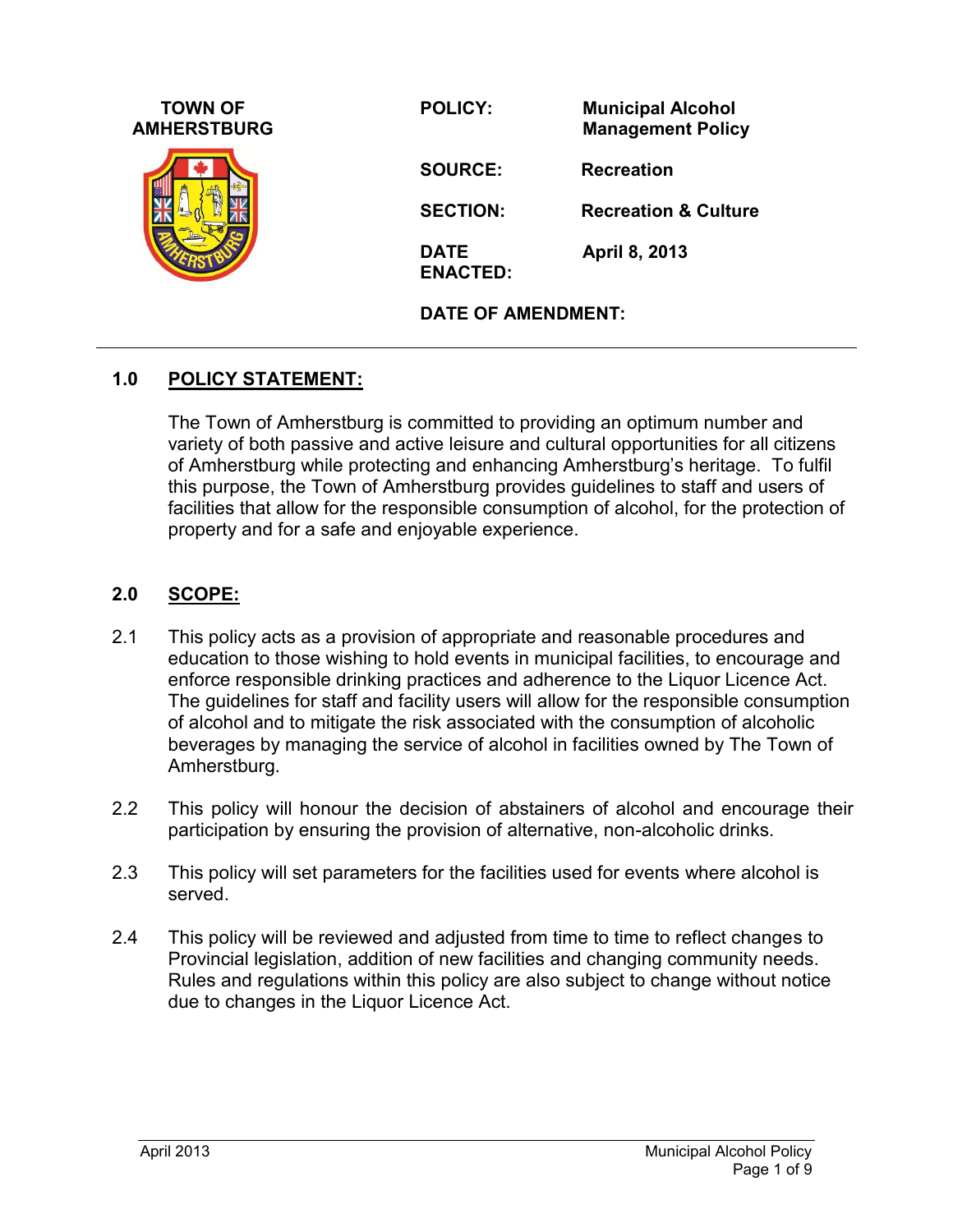### **3.0 RESPONSIBILITY:**

3.1 The Town of Amherstburg's Department of Recreation and Culture is responsible for ensuring this policy is applied fairly, promptly and consistently. Additionally, the Department will review the Municipal Alcohol Management Policy with Legislative Services to ensure it adheres to current regulations found in the Liquor Licence Act.

#### **4.0 DEFINITIONS:**

- 4.1 "Director" means the Director of Recreation and Culture or designate.
- 4.2 "Public Events Committee" refers to the Committee for the Town of Amherstburg charged with assisting Organizations in planning their public events.
- 4.3 "Event Sponsor" means the individual who is over the age of 18 years, seeking to hold an event involving the serving of alcohol. The Event Sponsor must be in attendance at the event.
- 4.4 "Event Staff" means the person(s) appointed by the Event Sponsor who are over the age of 18 years and who will act in accordance with the Municipal Alcohol Management Policy. Event Staff includes but not limited to Door Persons, Bartenders and Servers.
- 4.5 "Municipal Facilities" means all property owned and operated by the Town of Amherstburg.
- 4.6 Special Occasion Permit (SOP)" means the required permit from the Alcohol and Gaming Commission of Ontario (AGCO) if planning to sell or serve liquor at an event.
- 4.7 "Town" means The Corporation of the Town of Amherstburg.

#### **5.0 FACILITES DESIGNATED FOR CONDITIONAL USE OF ALCOHOL:**

- 5.1 Municipal Facilities that are designated as suitable for functions that include alcohol are listed in Appendix "A".
- 5.2 Each Municipal Facility that operates under the auspices of a Special Occasion Permit will be required to designate areas governed by the SOP.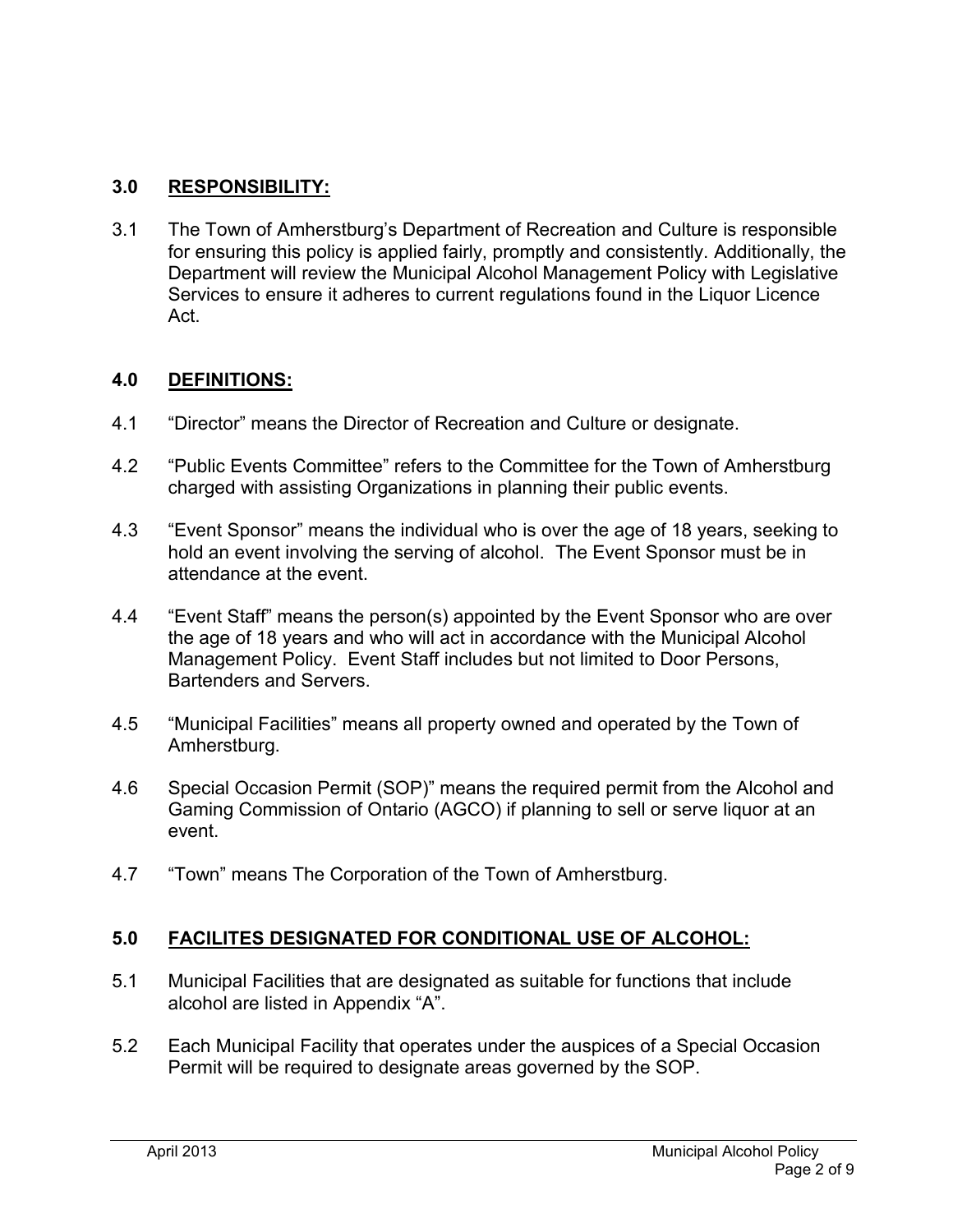- 5.3 Alcohol sales and/or service are prohibited at youth events at Municipal Facilities where the majority of attendees are under 19 years of age.
- 5.4 The sale/servicing of alcohol at Municipal Facilities will only be permitted between the hours of 11:00 am to 1:00 am under a SOP. The Director may change the permitted time at his/her discretion.

## **6.0 EVENT SPONSOR RESPONSIBILITIES:**

- 6.1 The Event Sponsor will be the SOP holder and must be in attendance at the event at all times and shall assume responsibility for any incident and/or violation of this policy.
- 6.2 The Event Sponsor is prohibited from consuming alcohol at the event.
- 6.3 The Event Sponsor must show proof of the SOP from the AGCO at least one week prior to the event. Failure to provide the document will result in no alcohol service at the event.
- 6.4 The Event Sponsor will provide proof of insurance at least two weeks prior to the event as outlined in Section 10 of this policy.
- 6.5 The Event Sponsor will ensure that all the conditions of the Liquor Licence Act are adhered to for the event as outlined by the AGCO. The Director reserves the right to impose any restrictions he/she feels appropriate for the event.
- 6.6 The Event Sponsor will post the SOP and liquor receipts in an area that is visible and easily accessible.
- 6.7 The Event Sponsor will provide the Town with the list of Event Staff and present their Smart Serve Certifications at least two weeks prior to the event. The certification must be from a recognized Ontario based server program. The ratio of staff per attendees is outlined in Appendix "B" and must be adhered to.
- 6.8 The Event Sponsor will ensure that Event Staff are checking identification of those wishing to purchase/consume alcohol and ensure they are 19 years or older. Acceptable forms of photo identification include:
	- a) Valid Driver's Licence with photo;
	- b) Valid Canadian Passport with photo;
	- c) Canadian Citizenship card with photo;
	- d) Canadian Armed Forces identification card;
	- e) Photo card issued by the board of the Alcohol & Gaming Commission of Ontario
	- f) Photo card issued by the Liquor Control Board of Ontario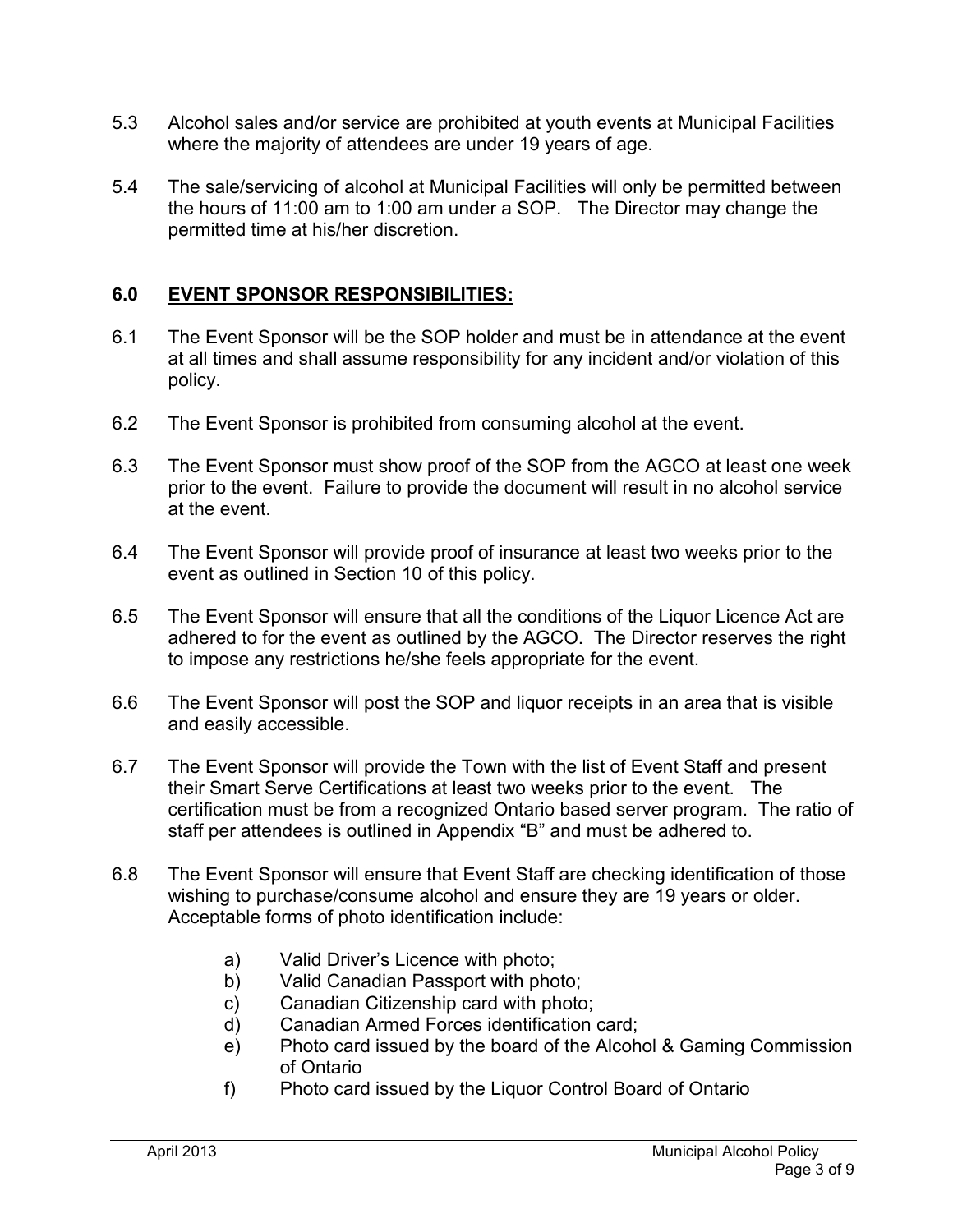- g) Secure Certificate of Indian Status (Canadian)
- h) Permanent Resident Card (Canadian)
- 6.9 The Event Sponsor will ensure that Event Staff are wearing visible identification (eg. shirts, badges, or other apparel). Event Staff must remove their identification at the completion of their shift.
- 6.10 The Event Sponsor will ensure that Event Staff encourage legal and moderate drinking behaviour, ensure that no one consumes alcohol in an unauthorized location, and ensure that any problems that arise are dealt with appropriately.
- 6.11 The Event Sponsor is responsible for promoting safe transportation options, this includes but not limited to promoting designated drivers, providing taxi or shuttle services.
- 6.12 The Event Sponsor must provide security that is sufficient to ensure that unauthorized persons do not attend the event and to ensure that the SOP conditions and requirements are met. Security can include Door Monitors, Floor Monitors, Security Officers and/or Paid Duty Police Officers. The Event Sponsor is also responsible for any costs associated to Security or Paid Duty Police Officers required for the event.

#### **7.0 CONTROLS:**

- 7.1 All entrances and exits to the event must be supervised, Event Staff have the right to refuse entrance to persons they believe are intoxicated or for public safety.
- 7.2 If minors are attending the Event they must be distinguished from other participants by a visible means. (eg. Those who are of drinking age will be given wristbands).
- 7.3 The ratio of Event Staff to attendees shall be maintained at all times.
- 7.4 A limit of 5 drink tickets is permitted to be purchased by an individual at a time.
- 7.5 A limit of 2 drinks may be served to an individual at a time. Bottles of wine will be permissible provided the event is sufficiently monitored.
- 7.6 Alcoholic beer or coolers of the standard 5.0% or less should be served rather than beer or wine coolers with greater alcohol content.
- 7.7 Beverages shall not be served in glassware or bottles unless approved by the Director.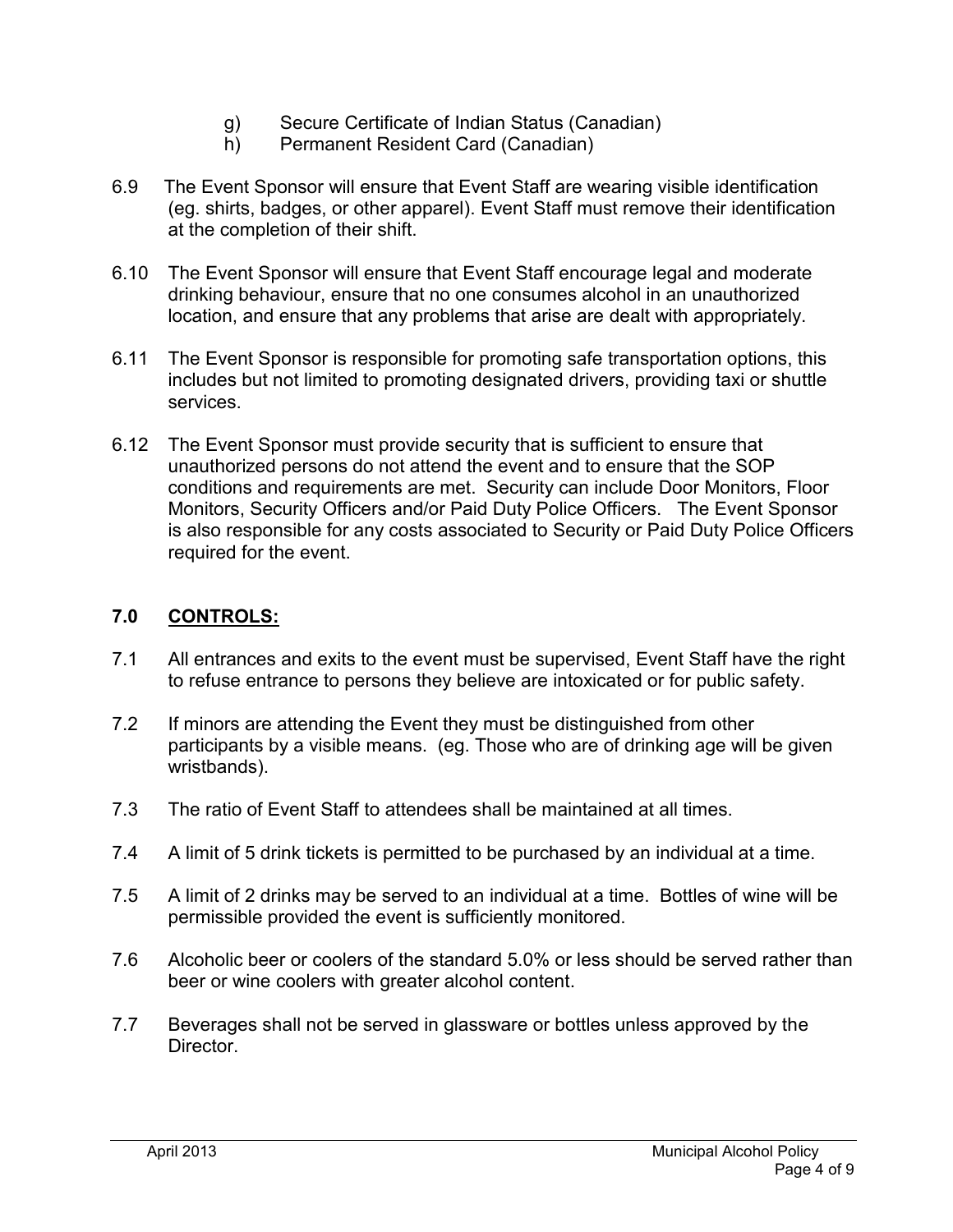- 7.8 Non-alcoholic beverages and food shall be available at all times. The nonalcoholic beverages shall be sold at a lower cost than drinks containing alcohol.
- 7.9 The following activities are prohibited at Municipal Facilities:
	- Alcohol raffles
	- Drinking Games
	- Discounting the price of drinks
	- Alcohol as a prize for any game
	- Marketing practices which encourage increased consumption (i.e. oversized drinks, double shots.)
- 7.10 The serving of alcohol will cease one hour before the end of the event, as regulated in the AGCO Special Occasion Permit or rental booking whichever is earlier.
- 7.11 Patrons may redeem unused tickets for reimbursement at any time; this must be advertised at the event.
- 7.12 Alcohol consumption is prohibited by all Event Staff, until they have completed their shift and have removed all identification.

### **8.0 SIGNAGE:**

- 8.1 A variety of signage must be visibly posted for the patrons at the event. Facility rules, including maximum person capacity, the time that alcohol sales will cease and contact information where the public can forward any concerns shall all be included in the signage.
- 8.2 The Town will provide signage that must be posted at the bar and at the ticket selling stations at the event that reads as follows:

*"It is against the Liquor Licence Act of Ontario for licensed establishments to serve customers to intoxication. For this reason, servers in our facilities are required to obey the law and not serve anyone to intoxication. We are also pleased to offer non-alcoholic beverages"* 

8.3 Transit or Taxi Contact Information must be posted.

#### **9.0 SAFETY PLAN:**

9.1 The Town of Amherstburg may require the Event Sponsor to attend a meeting with the Events Management Committee to review and discuss the event Safety Plan as it relates to the sale or consumption of alcohol at the event. The Public Events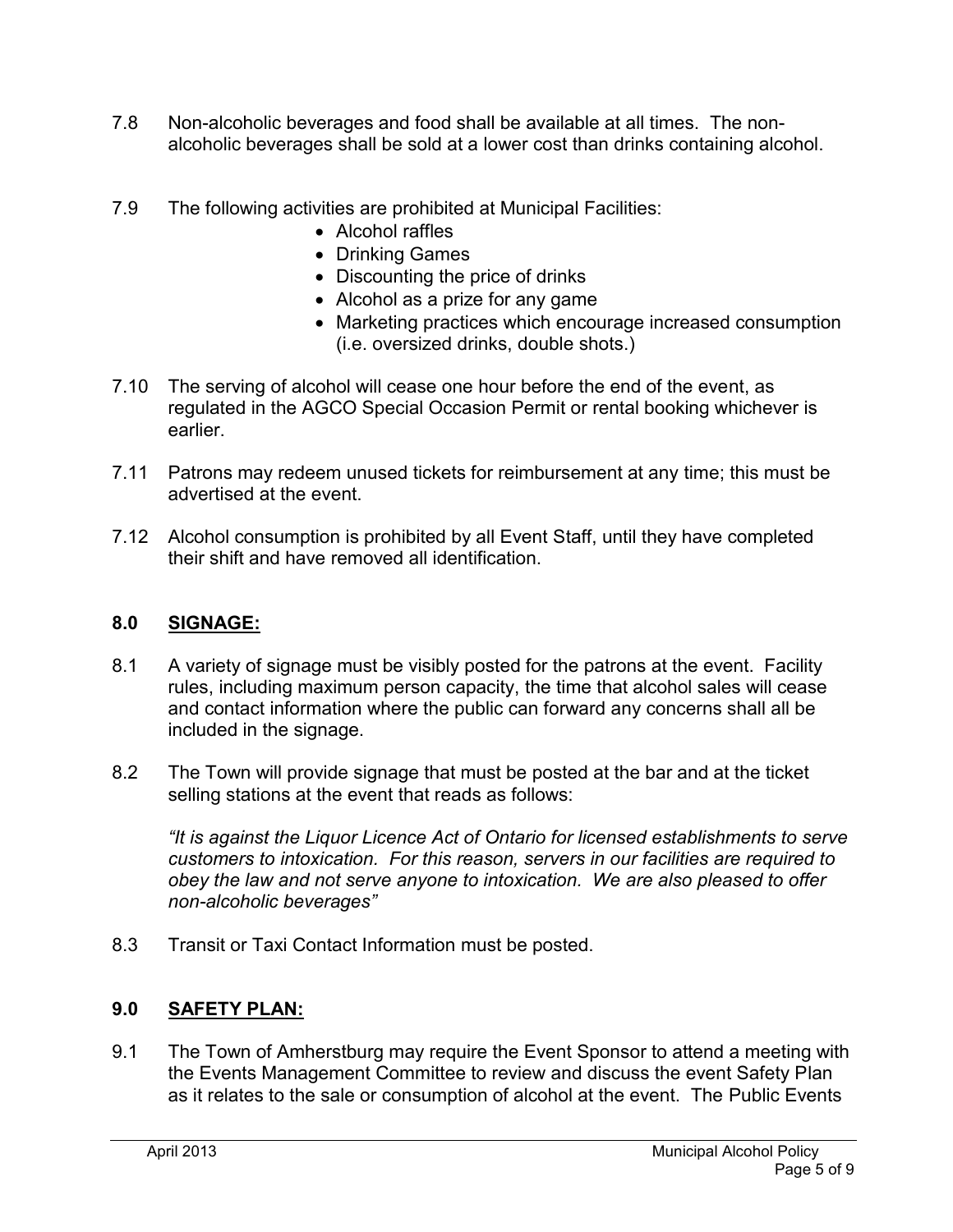Committee will determine if a police presence will be required as well as other requirements relating to the safety for the event.

## **10.0 INSURANCE**

- 10.1 Insurance is required for all public events.
- 10.2 The Town of Amherstburg does not provide personal property, injury and/or host liquor liability coverage to the Event Sponsor or Event Staff. The Event Sponsor and their staff should ensure that they have adequate property/liability insurance in force for themselves.
- 10.3 Event Sponsors are required to obtain and submit the appropriate proof of insurance (Certificate of Insurance) and Hold Harmless Agreement to the Town of Amherstburg 2 weeks prior to the date of the scheduled event.
	- a) Certificate of Insurance:

The event organizer must provide an original copy of a Certificate of Insurance completed only by the insurer or its authorized representative including the following information:

- Name, address and telephone number of insured
- Location and activity of the named insured for which the certificate is issued
- Description of coverage detailing type of insurance (MUST include liquor liability), policy number, effective date, expiry date and limit of liability
- Name, address and telephone number of insurance company writing each Policy
- All certificates confirming general liability insurance must add the Corporation of the Town of Amherstburg as an additional insured
- Notice of cancellation or reduction in coverage as outlined on the certificate must be provided to the Town within thirty (30) days
- 10.4 Minimum Insurance Requirements:
	- a) For events including the serving of alcohol, Commercial general liability insurance with a minimum limit of \$2,000,000 per occurrence including bodily injury including death, personal injury, property damage, tenants legal liability, non-owned automobile, host liquor liability and a cross liability/severability of interest clause is required.

# **11.0 ENFORCEMENT PROCEDURE FOR POLICY VIOLATIONS**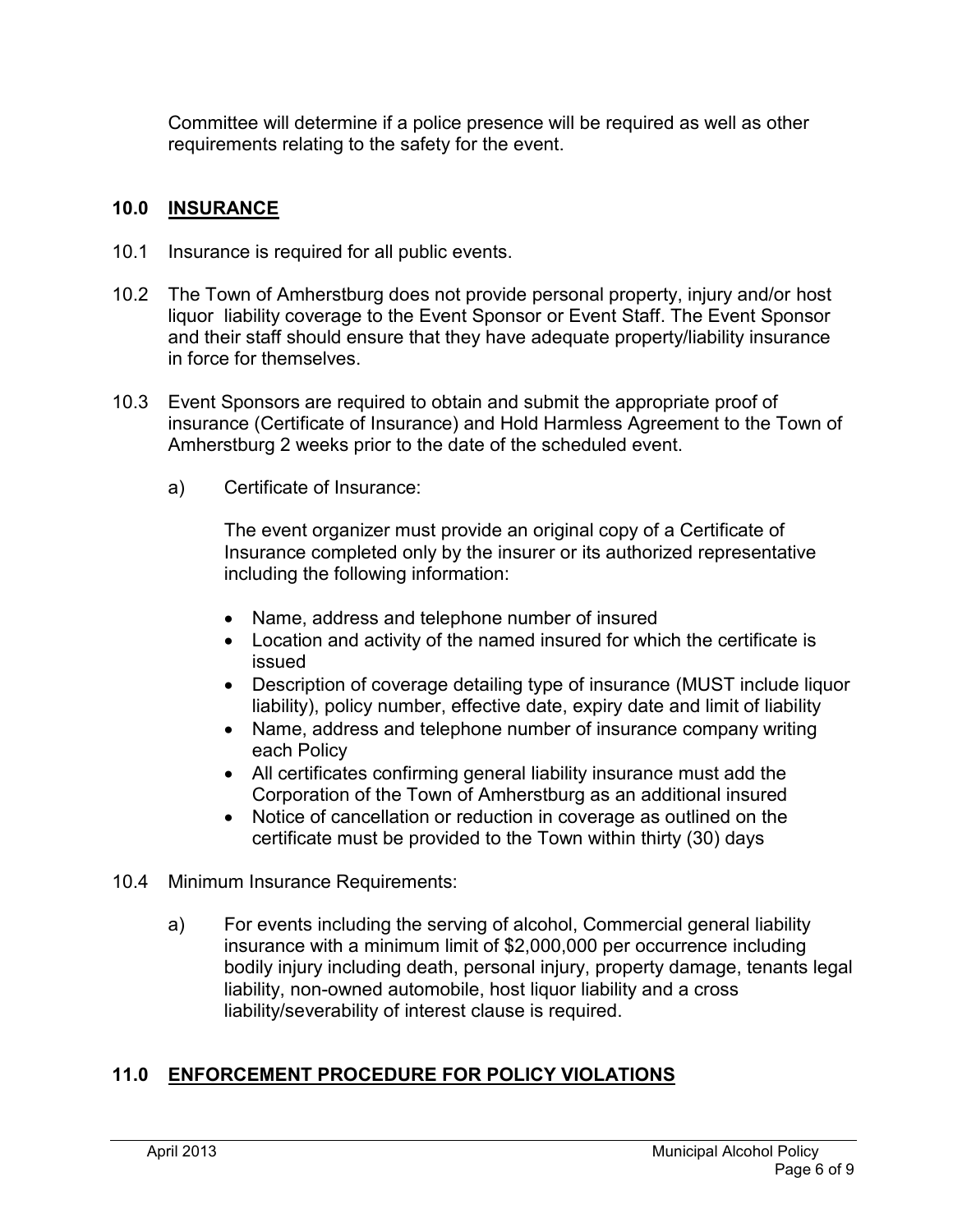- 11.1 If alcohol is sold or consumed in a Municipal Facility without authorization from the Town or if the Event Sponsor fails to comply with any of the provisions of this Policy and or the Liquor Licence Act of Ontario it will be deemed a violation of this policy.
- 11.2 The enforcement procedure for a policy violation is as follows:
	- a) Any person may notify the Event Sponsor and/or Town staff of suspected violations of this policy.
	- b) The Director will inform the offending individual(s) that they are in violation of the policy and/or provincial law and ensure the violation ceases.
	- c) Police or an AGCO Inspector may lay charges against the offending individual(s) at their discretion.
	- d) Individuals found in contravention of this policy are subject to removal from Municipal Facilities and cancellation of their event.
	- e) The Town will send a registered letter advising the Event Sponsor of the violation and indicate that no further violations will be tolerated. If future violations occur the Event Sponsor will be prohibited from holding Events with alcohol at any Municipal Facilities.
	- f) The Organization or group may appear before the Public Events Committee to appeal the suspension or have their privilege reinstated.

# **12.0 EFFECTIVE DATE OF POLICY**

12.1 This policy shall take effect on the date approved by Council of the Town of Amherstburg.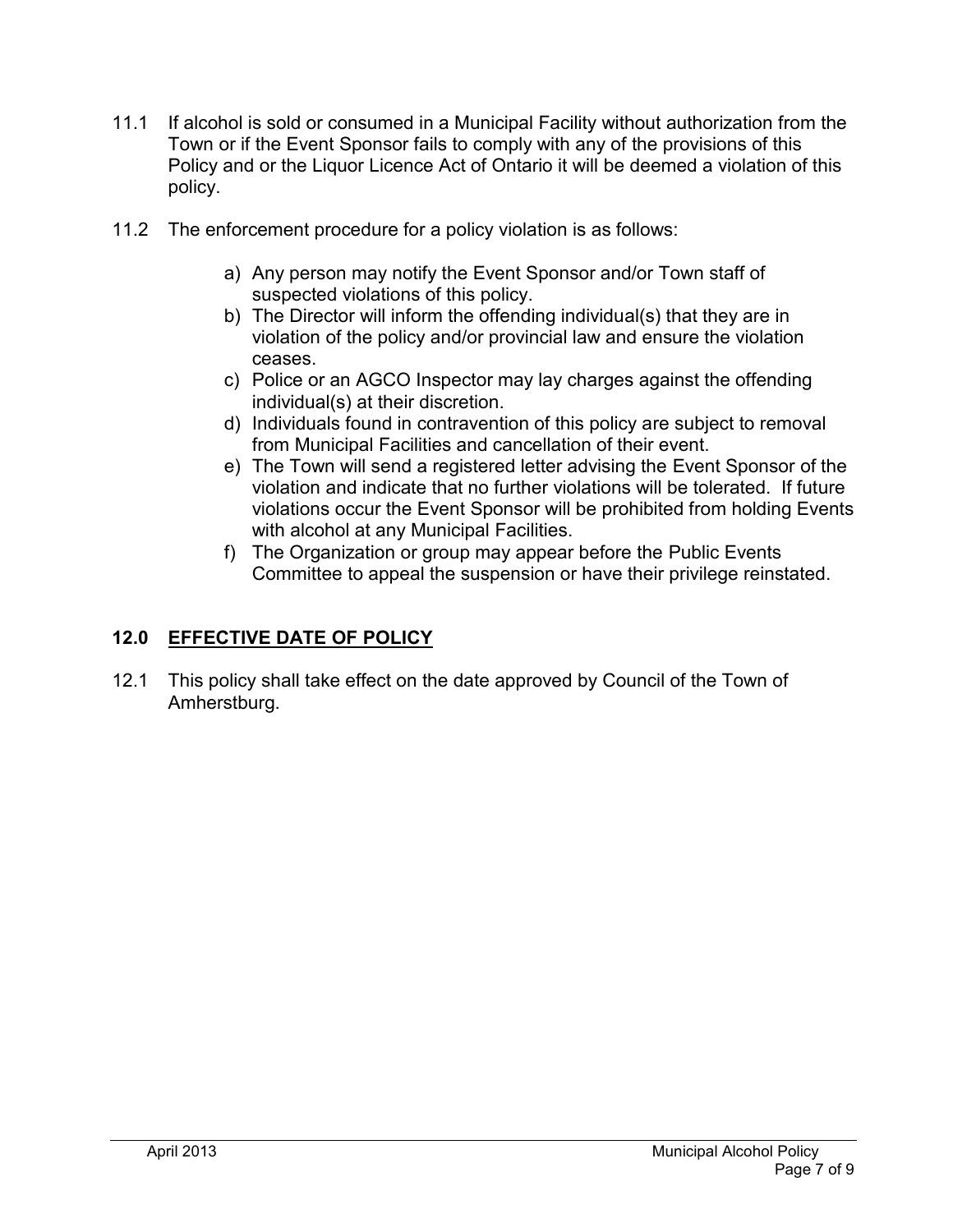# **Appendix "A"**

# **Special Occasion Permit Licensed Facilities**

The following Recreation and Culture facilities and areas are designated as suitable for Special Occasion Permit functions subject to the event sponsor obtaining a Special Occasion Permit from the Alcohol and Gaming Commission of Ontario and agreeing to conditions as set out by the Town of Amherstburg.

- Centennial Park \*
- Toddy Jones Park \*
- WFCU Field House (United Communities Credit Union Complex)
- Community Room (United Communities Credit Union Complex)
- Multi-Purpose Room (United Communities Credit Union Complex)
- Dry Floor Rink (United Communities Credit Union Complex)
- Outdoor Turf Field (United Communities Credit Union Complex)
- Indoor Soccer Field (United Communities Credit Union Complex)
- Complex Lobby (United Communities Credit Union Complex)
- Malden Park and Pavilion \*

\* Caterer's endorsement

# **Facilities Not Suitable For Special Occasion Permit Events**

King's Navy Yard Park, Lions Pool, work sites and change rooms are not suitable for Special Occasion Permit (S.O.P.) events.

Special Event Permit sites must meet the requirements set out in the Liquor Licence Act.